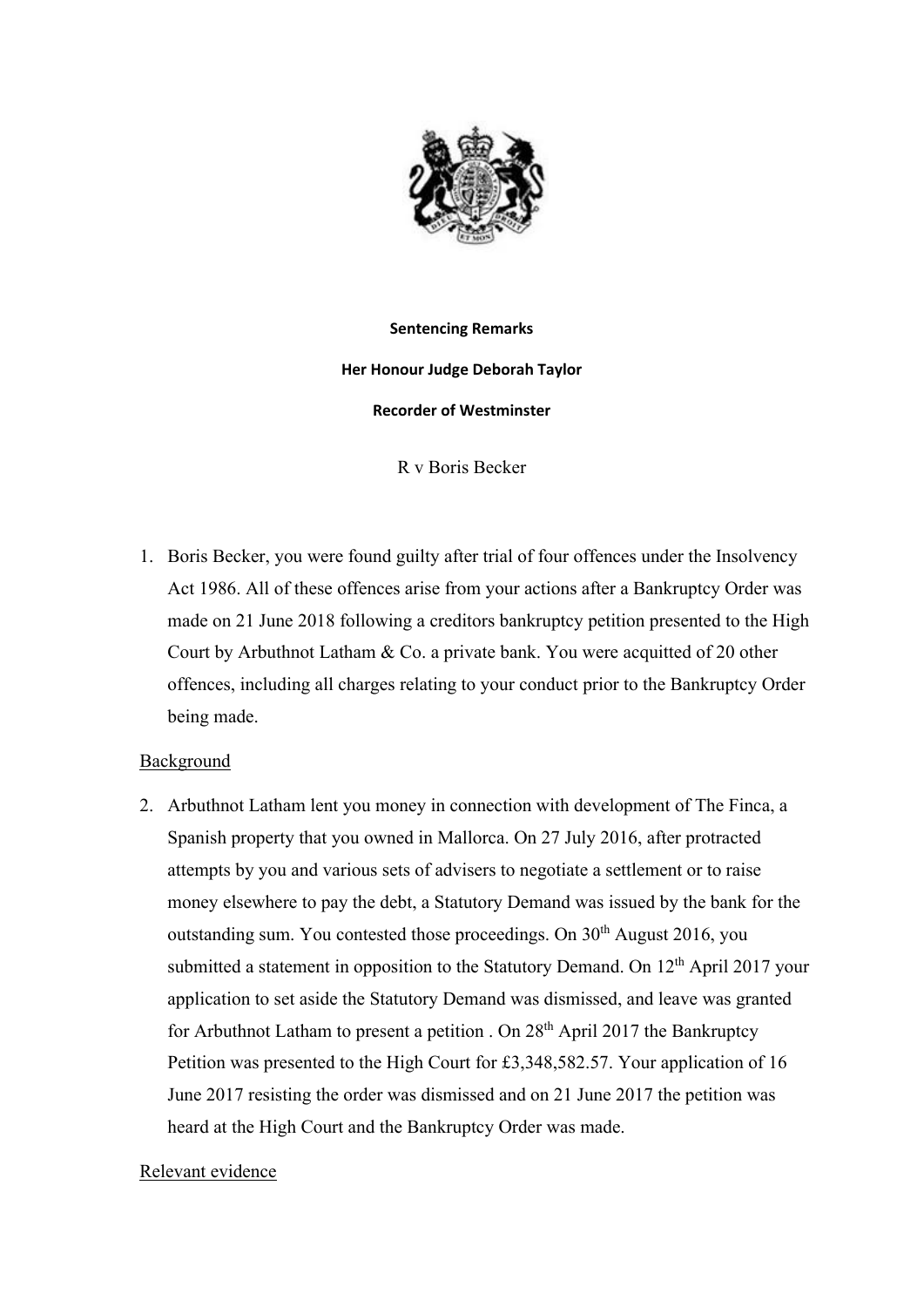- 3. On your own evidence at trial you had not at any stage before 21 June 2017 expected that the Bankruptcy order would be made. That was your position in the defence of the bankruptcy proceedings. Despite the failure of the attempts to contest the proceedings, your evidence was that you thought more time would be given for a "White Knight" to assist you, or for you to raise money which would enable The Finca to be sold at a proper market value such as would enable your debts to be paid off.
- 4. Nonetheless, you were informed by your acting lawyers that the Bankruptcy order had been made on 21 June. You then immediately dispensed with their services, and over the next few days gathered around you a new team, firstly on 23<sup>rd</sup> a trusted team of friends and advisors, and then on 26 June, a specialist insolvency team . On 22 June, you were sent a bundle of standard insolvency material including the PIQB – the insolvency booklet setting out your assets - and the NTB/1 and NTB/2 Forms which contained explanatory notes setting out your obligations. You accept that those documents reached you, but your evidence was that initially you did not open them, but took the envelope to the insolvency practitioners on 26 June where the contents were discussed. Your focus was on an annulment of the Bankruptcy Order. Thereafter, the PIQB was filled in, not by you and never signed by you, and sent on 7 July 2017 to the Official Receiver by one of your advisers, on your evidence, without your consent.

# Counts 10, 13, and 14: Failing to disclose properties and assets

- 5. Any deficiencies in the PIQB document and discrepancies between what you had told them, and what was in the document provided to the Official Receiver were therefore said to be the responsibility of your advisers or as a result of undue reliance on them. Similarly, any failure thereafter, to disclose the assets which are the subject of Counts 10, 13 and 14 of which you have been convicted, was as a result of a belief your advisers had disclosed these assets, and of leaving that disclosure to them, or as a result of their advice or interventions in interviews.
- 6. In relation to Count 10, the failure to disclose Im Schilling , a property you owned in Leimen, and Count 13 , failure to disclose a loan of E825,000 from the Bank of Alpinum in Lichtenstein secured by a land charge on Im Schilling, you relied on an email from your adviser to the Trustee dated 18 September 2017, as evidencing that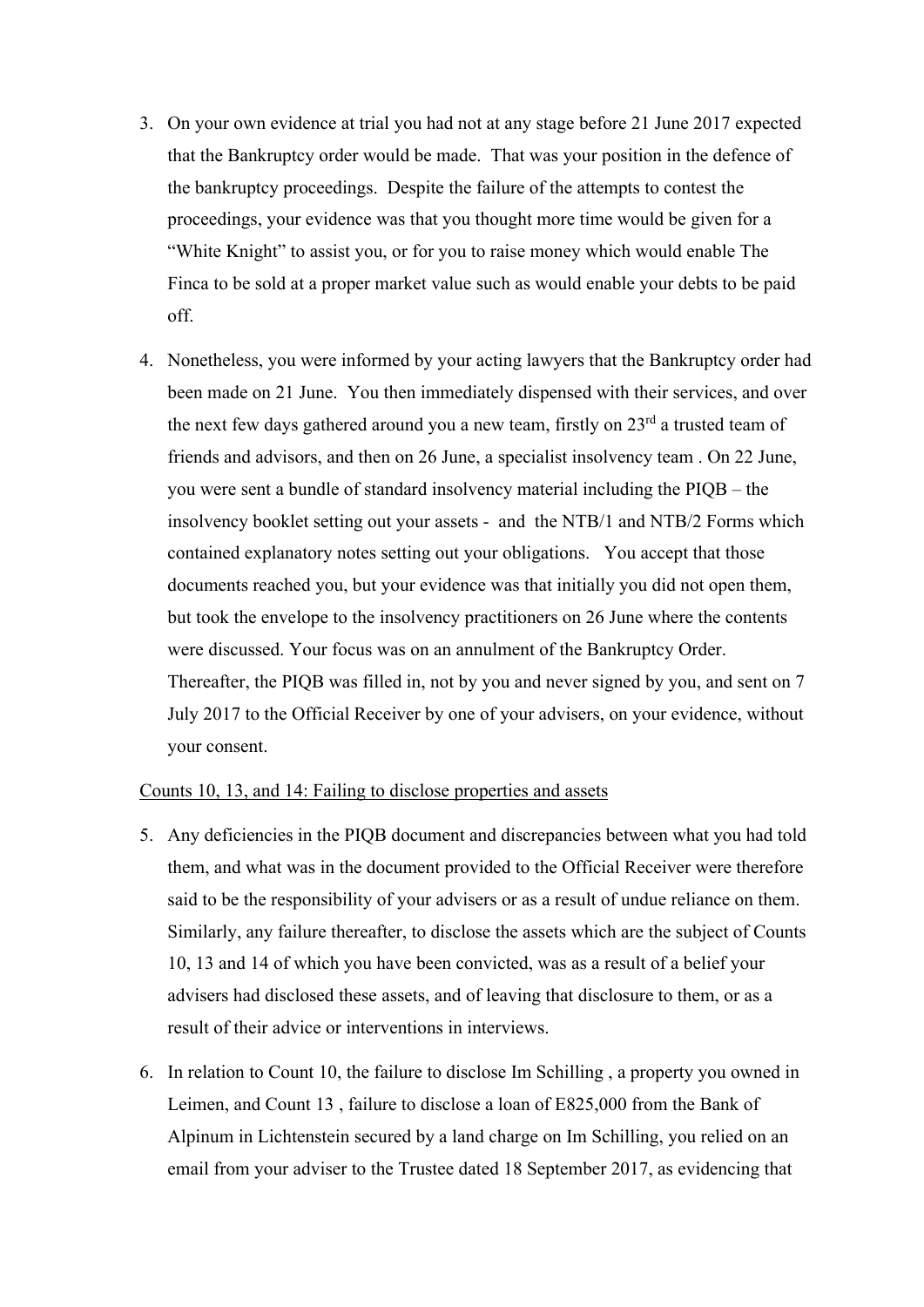you had informed the adviser of your ownership of Im Schilling and that there was a mortgage on the property. In relation to Count 14, failure to disclosre ownership of 75,057 shares in Breaking Data Corp, you also gave evidence that you ahd disclosed this to your advisers. In all instances, you said that you coud not understand why the ownership of these assets had not been disclosed to the Trustee.

7. Your case on all of these counts was, as a result, that firstly that the prosecution had not proved that you had not, to the best of your knowledge and belief disclosed ownership to the Official Receiver or Trustee, and secondly, innocent intention in that you had no intent to defraud or to conceal the state of your affairs.

Count 4. Removal of Property contrary to sections 354(20 and 350(6) of the Insolvency Act.

- 8. You were convicted of this offence which involved the removal of sums of money by payments made to others on dates between 23 June and 28 September 2017 from the BBPOL Euro Metro Bank Account, a company account which you used for both business and personal purposes. The money in this account was part of the second tranche of proceeds of sale of Mercedes Car Dealerships which had been withheld and then released by the German Tax Authorities. You were acquitted of Counts 1 and 2, concealing the proceeds of that sale in the BBPOL account both before and after the Bankruptcy Order was made, and Count 3 Removal of property by payment made to others before the Bankruptcy Order was made. You were also acquitted of other counts 5-9 of concealing property by transfers both before and after the Bankruptcy order to other accounts operated by you.
- 9. It was agreed in relation to Count 4 that the moneys had been removed from the account by you, and whilst it was not accepted that the sums were moneys which should have been delivered up to the Trustee, that was not substantially disputed. Your defence in relation to this count was, as with all counts, that of innocent intention, that you had no intent to defraud or conceal the state of your affairs.

## Basis of sentence

Count 4.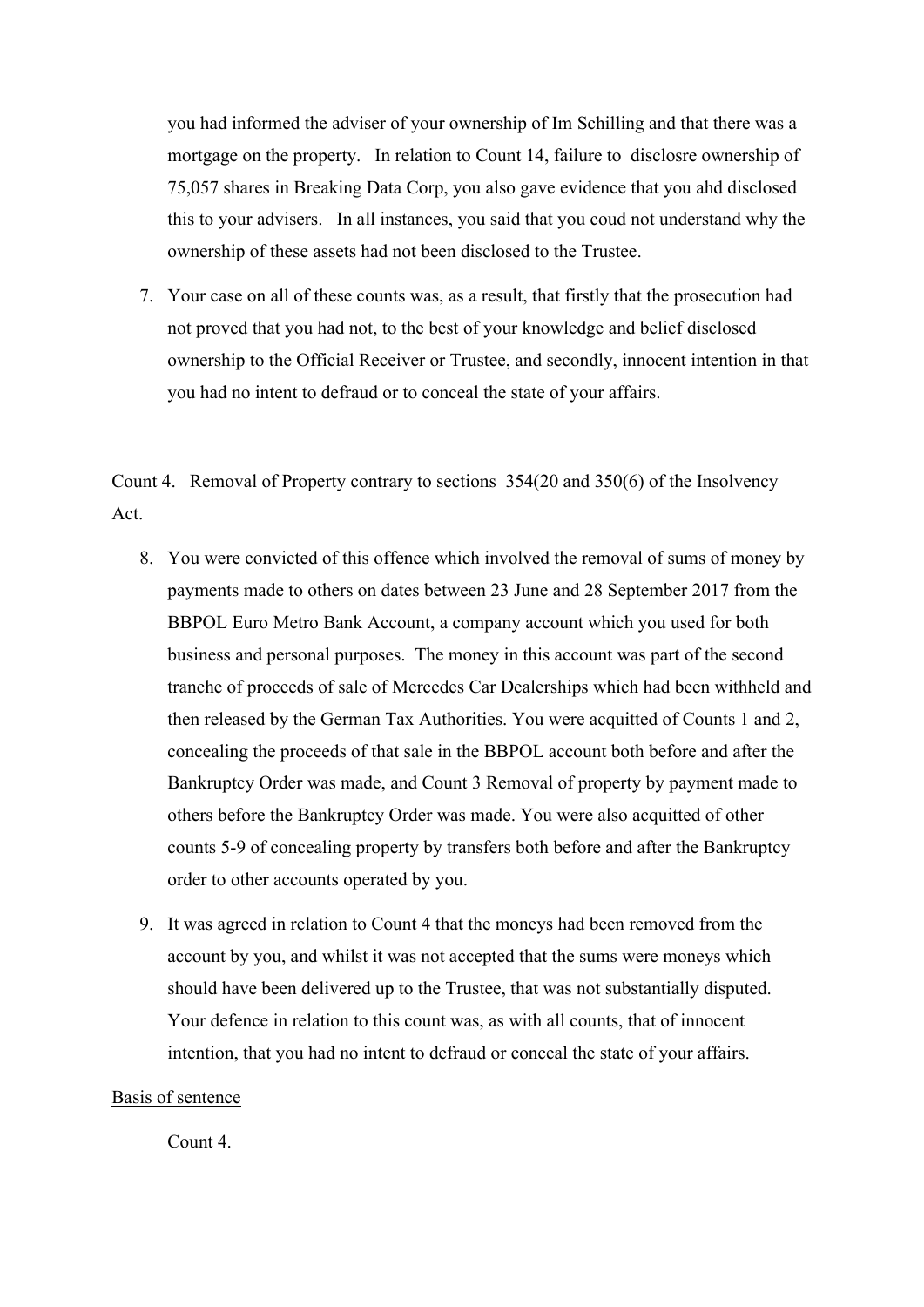- 10. The clear indication from the Jury's verdicts is that they drew a distinction between offences alleging concealment, of which they acquitted you, and offences of removal In respect of the latter, there was a further distinction clear from the verdicts between offences prior to the Bankruptcy notice, and those after. This offence was both an offence of removal of assets and after the Bankruptcy order. The jury concluded by their verdicts that you were unable to discharge the burden of proving that it was more likely than not that you had no intention to defraud or conceal in making these payments. The effect of that is that they must have concluded that it was more likely than not that you did have such an intention.
- 11. I have considered the submissions made on your behalf that the Court should conclude that there was a period after the Bankruptcy order during which the payments made in Count 4 should be discounted as being before you realised that you should not be making any more transfers. Some emphasis was placed an the exchange with Mr Bint in the interview of the 11 July 2017 about the use you could make of companies and company accounts. Not only was that after several of the payments at the beginning of the period covered by this Count, but also at a time when Mr Bint was unaware of the personal use you were making of the company account.
- 12. I reject the submission that there is any period within Count 4 in which payments made to others should not be considered as subject to the verdict of the Jury to which I have referred, the fact that a substantial sum was paid to Mr.Moghadem and then his account used as a surrogate account is an additional factual indication of the manner in which you were treating this money.
- 13. In the circumstances I take into account in respect of this count that removal was conducted over a period of 3 months and that the whole sum paid out has been lost to the bankruptcy estate, to the detriment of your creditors, other than those you chose to pay. The full amount of  $\epsilon$ 426,930.90 was lost. At today's exchange rate that is approximately £390,000.

Counts 10, 13 and 14:

14. The Jury convicted you of these counts, and were therefore satisfied that you owned these assets and that they were assets which should have been disclosed. They rejected the defence of innocent intention.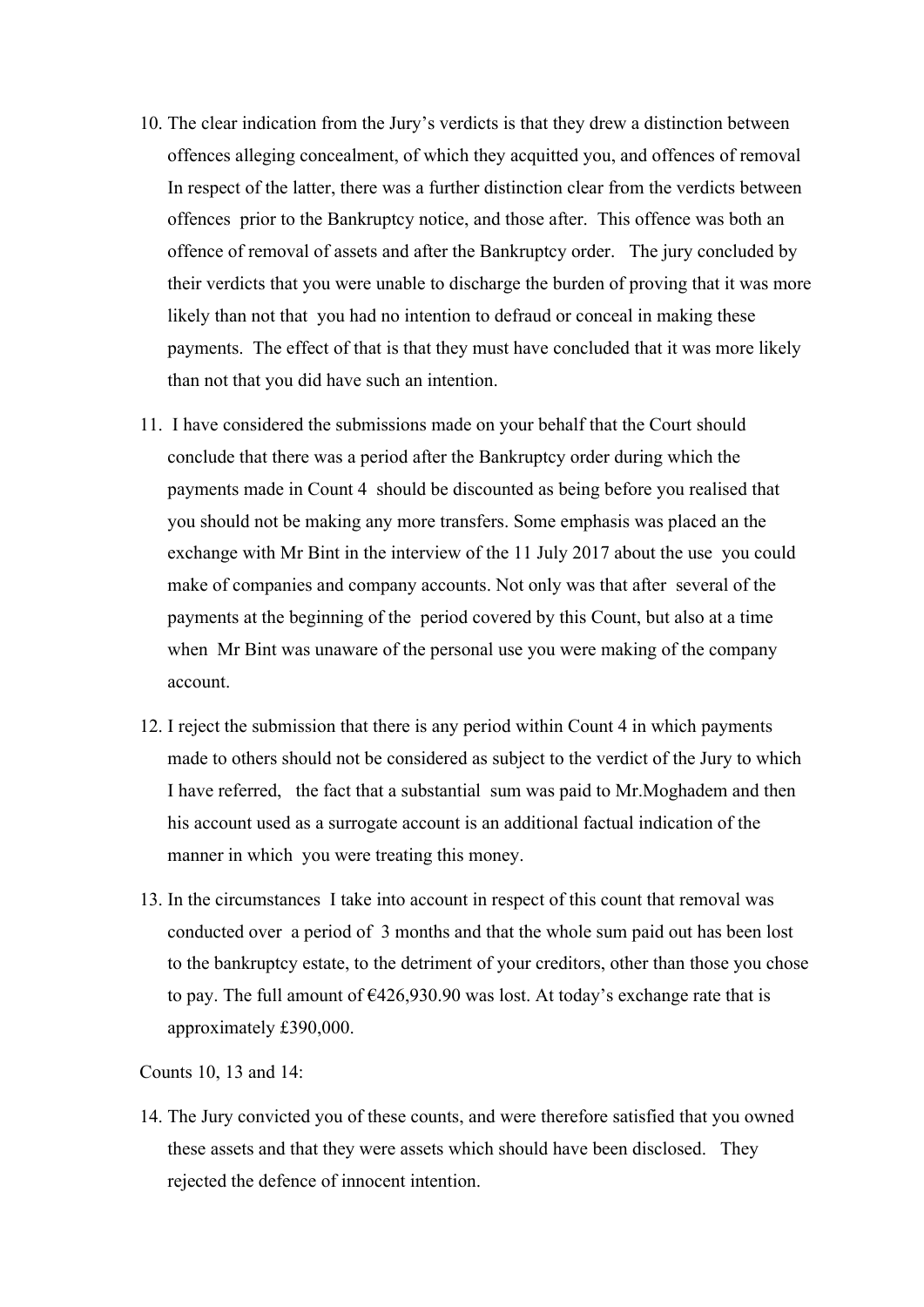- 15. Whilst I accept that you had advisers upon whom you relied, it is clear from the evidence that you knew that the obligation was on you, not them, to disclose the assets to the Official Receiver and Trustee. What was apparent from the evidence was that increasingly you left communication with the Trustees to others, showing little or no interest in engaging yourself, using them as a shield against the requests from the trustees for information and compliance.
- 16. In relation to Count 10, irrespective of the lack of disclosure in the PIQB, you were told at the 13 September 2017 meeting that if you had a property, say in France, that the Trustee had not asked about, it was incumbent upon you to say, either, that you own the property, or it's owned in trust for these reasons. The fact that , in relation to Im Schilling you had doubts about your mother's interests did not prevent you from raising this with the Trustee. You were able and willing to accept ownership and use it to raise money or for purposes advantageous to you, as is clear from the Habke/Cleven email in August 2008, the Ennes email in January 2017 and the Jensen email in March 2017.
- 17. I accept that the failure to disclose was of relatively short duration, being between June 21 2017 and your letter on 27 September 2017 when you provided the address of the Im Schilling property, and accepted co- ownership at least.
- 18. As far as this Count is concerned the property has not yet been sold, but is available to the estate. The latest valuation is £1,053,720.

Count 13 Bank Alpinum

- 19. In this respect I accept the submissions that this loan was not taken out in a plan ahead of bankruptcy. The loan was applied for, received and mostly spent prior to the Bankruptcy notice. Two payments were however, made after the Notice in July 2017.
- 20. The seriousness of this offence lies in the concealment. I accept on the evidence that your advisers may well have known about it, but it was again your duty to disclose it and there were ample opportunities to do so, in particular as a result of the extensive correspondence about the land charge.
- 21. None of the loan was recovered. Therefore, the debt of the full amount  $\epsilon$ 825,000 is lost from the estate.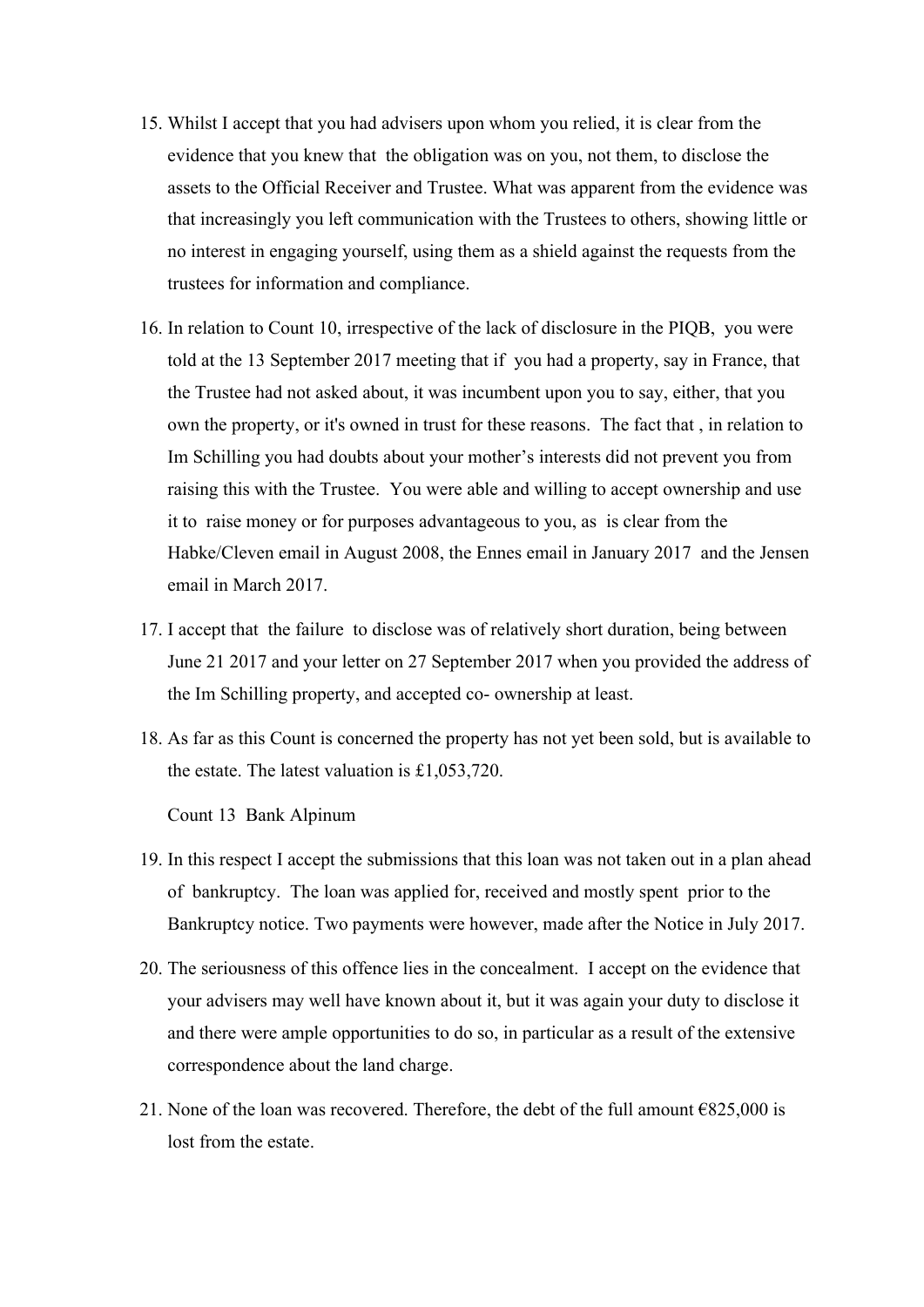Count 14 the Breaking Data Shares

22. The same considerations apply to this offence. The Jury rejected your defence of innocent intention. The shares were sold £9,256 .25. Whilst the Prosecution say that this was for less than the estimated sale price, there is no substantial evidence that this was not a fair market price .

#### Approach to Sentence

- 23. There are no Guidelines for Insolvency Act offences. Whilst I have been referred to decisions in other cases, including from the Court of Appeal I do not find them of great assistance as all these cases are fact specific . Nonetheless, the principles to be gained from these cases are to emphasis the importance of adherence to the Insolvency regime and that in general cases involving failure to do so will be the subject of a custodial sentence.
- 24. In the absence of a specific Guidleins, the starting point is, the Sentencing Council's General Guideline Overarching Principles. In this respect I take into account the statutory maximum, sentencing judgements of the Court of Appeal (Criminal Division) for the offence, and definitive sentencing guidelines for analogous offences. In this case some assistance can be gained from the Bribery Fraud and Money Laundering Guideline, although care must be taken as the offences are different in significant respects.
- 25. I start by assessing the seriousness of the offences. In relation to all counts I consider culpability and the harm. I have set out the basis upon which I sentence. In relation to Count 4 these were payments made knowing of the bankruptcy order. Whilst it has been suggested that your actions were merely to make preferential creditors of those you paid, who may well have been paid in any event had the Trustee been given the information, that was not a choice they were given. This applies for example in relation to the payment made to your former wife and second wife from whom you were separate. That fails to take into account that it was not your choice to make and the result is that a large sum, £390,000 has been lost to the estate permanently. This would be category 2 in the Fraud Guidelines.
- 26. As far as Counts 10, 13 and 14 are concerned, I assess the culpability as medium and both Count 10 and 13 in Category 1 on value, although there are other features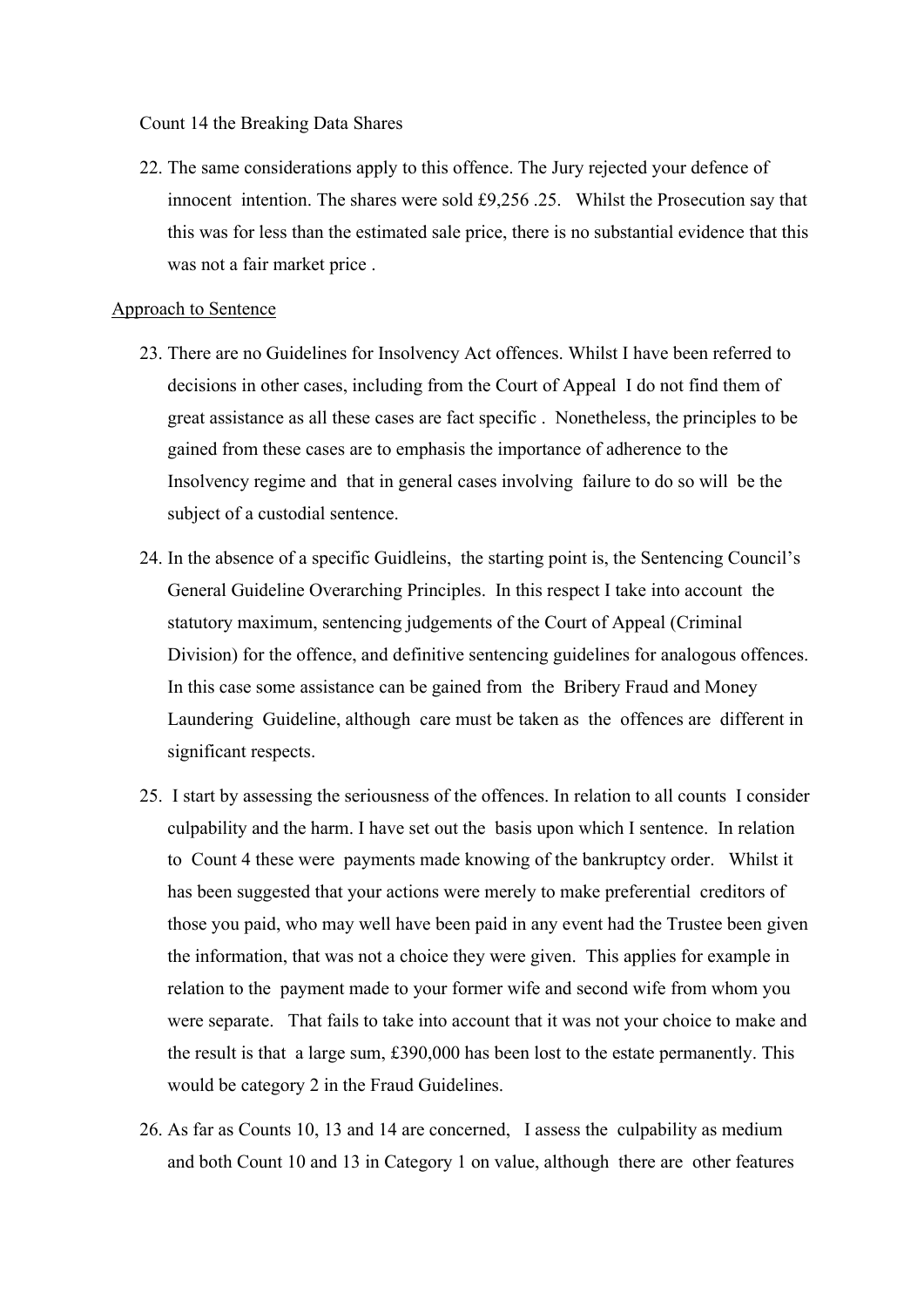of this offending which indicate that this is not the only factor, as the assets have remained within the estate.

- 27. I therefore take as a starting point, in relation to Count 4, a period of 2  $\frac{1}{2}$  years imprisonment, which is for example in line with the category in the False Accounting Guideline. Whilst the sums are greater, the offences in Counts 10, 13 and 14 have not resulted in the loss to the estate, and in relation to those offences I take a starting point of 18 months for each count.
- 28. In terms of aggravating features , I do not consider there was significant planning. I accept that you were in chaos - having learned of the bankruptcy order, you did what you could to pay those closest to you, which was not a decision which was sophisticated or planned,The effect on others is taken into account in the offending.
- 29. I also take into account the previous conviction for tax evasion which I consider to be a similar offence, although some time ago, it is of significance in this case that you did not heed the warning you were given and the suspended sentence which was imposed, that is a significant aggravating feature.
- 30. In mitigation I take into account what has been described as your fall from grace. You have lost your career, reputation and all of your property as a result of your bankruptcy. I have taken into account the letters from your family and your reference for charitable works. However, you have shown no remorse or acceptance of your guilt, and have sought to distance yourself from the offending in your bankruptcy. Whilst I accept the humiliation you have felt as a result of these proceedings, there has been no humility.
- 31. Overall, having regard to all the features of this case, and having regard to the aggravating and mitigating features, and taking into account totality , I impose the minimum sentence commensurate with your offending .
- 32. In relation to Count 4 the sentence will be one of 2 years 6 months

I impose concurrent sentences of 18 months in relation to Counts 10,13 and 14.

The total sentence is therefore one of 2 years 6 months,

The effect of that is that you will serve half the sentence before being released from custody subject to licence conditions. If you fail to comply with your licence